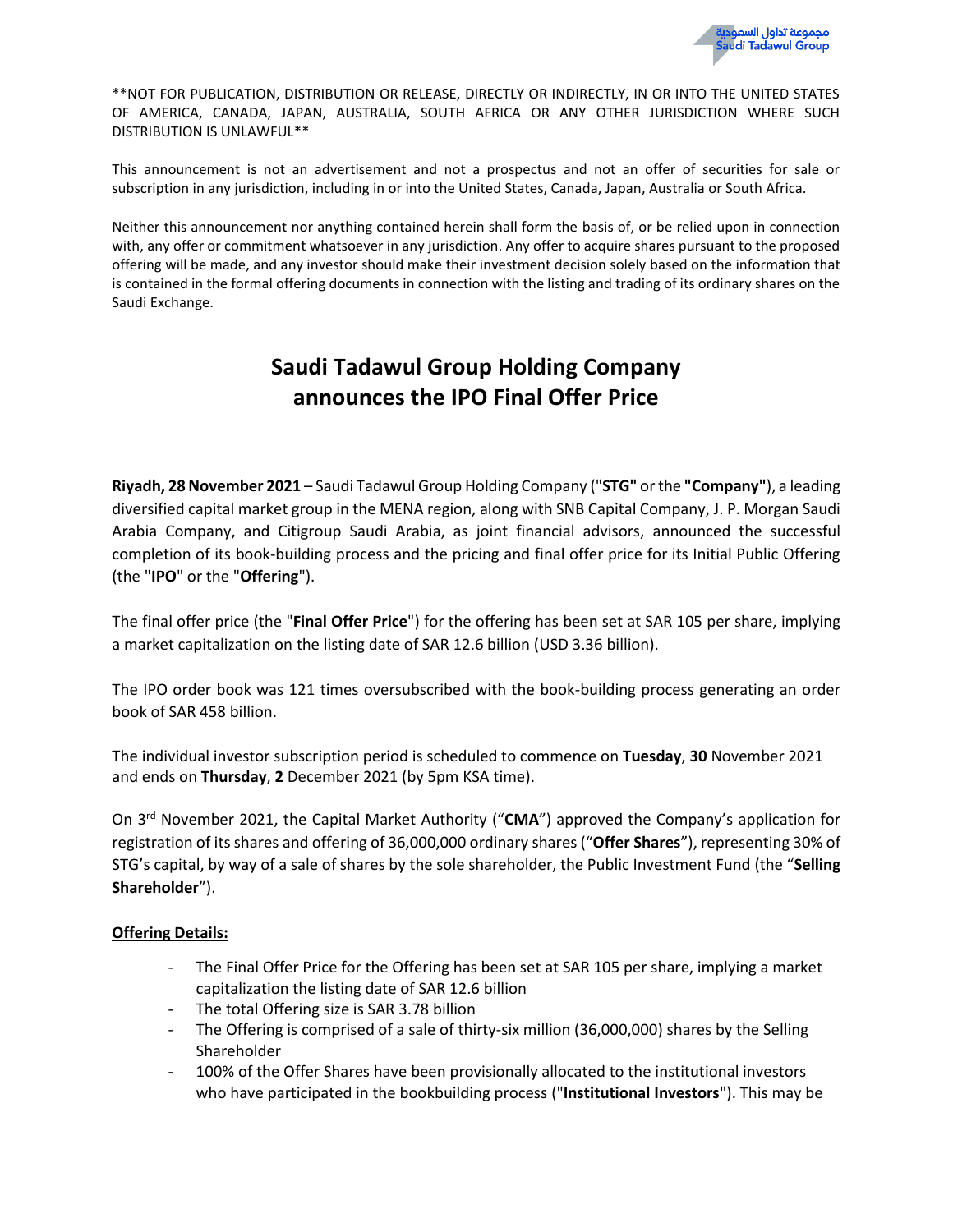reduced to twenty-five million, two hundred thousand (25,200,000) Offer Shares, representing 70% of the total Offer Shares, depending on the level of demand by Individual Subscribers (as defined below). The final number of Offer Shares allocated to the Institutional Subscribers will be adjusted accordingly based on subscriptions from Individual Subscribers .

- Immediately following the listing, the Company is expected to have a free float of 30% of the share capital of the Company
- With respect to the Offering, the Company appointed SNB Capital Company ("**SNB Capital**"), Citigroup Saudi Arabia ("**Citigroup**") and J. P. Morgan Saudi Arabia Company ("**JP Morgan**") as Financial Advisors, Joint Global Coordinators, Underwriters and Bookrunners (together, the "**Bookrunners**" or "**Financial Advisors**"). The Company also appointed SNB Capital Company to act as Lead Manager
- Saudi National Bank (SNB), Al Rajhi Bank, Riyad Bank, Alinma Bank and Arab National Bank have been appointed as receiving agents (collectively, the "**Receiving Agents**") for the Individual Subscribers tranche
- Individual Subscribers will be able to subscribe for shares in the Offering between **Tuesday, 30** November 2021 and **Thursday, 2** December 2021 (by 5pm KSA time) at the Final Offer Price of SAR 105 per Offer Share through the Receiving Agents
- Individual Subscribers: This tranche comprises Saudi natural persons including any Saudi female divorcee or widow with minor children from a marriage to a non-Saudi individual, who is entitled to subscribe to the Offer Shares for her own benefit or in the names of her minor children, on the condition that she proves that she is a divorcee or widow and the mother of her minor children, any non-Saudi natural person who is resident in the Kingdom or GCC nationals, in each case, who have a bank account, and is entitled to open an investment account, with one of the Receiving Agents. A subscription for Shares made by a person in the name of his divorcee shall be deemed invalid and if a transaction of this nature is proved to have occurred, the law shall be enforced against the applicant. If a duplicate subscription is made, the second subscription will be considered void and only the first subscription will be accepted. A maximum of 10,800,000 Offer Shares which represent 30% of the Offer Shares shall be allocated to Individual Subscribers. If Individual Subscribers do not subscribe for all the shares allocated thereto, the Financial Advisors may reduce the number of Shares allocated to them in proportion to the number of Shares to which they subscribed.

Full details of the Offering can be found in the approved Prospectus that has been published on 7 November 2021G as amended by the Supplementary Prospectus dated 9 November 2021G.

| <b>Event</b>                                                                                                                                | <b>Date</b>                                             |
|---------------------------------------------------------------------------------------------------------------------------------------------|---------------------------------------------------------|
| Subscription Period for Individual Investors                                                                                                | 30 November 2021 - 2 December 2021 (by 5pm<br>KSA time) |
| Deadline for payment of the subscription monies<br>for Participating Parties based on the number of<br>provisionally allocated Offer Shares | 2 December 2021                                         |
| Announcement of Final Offer Shares Allotment                                                                                                | On or before 6 December 2021                            |

## **Key Expected Offering Timeline:**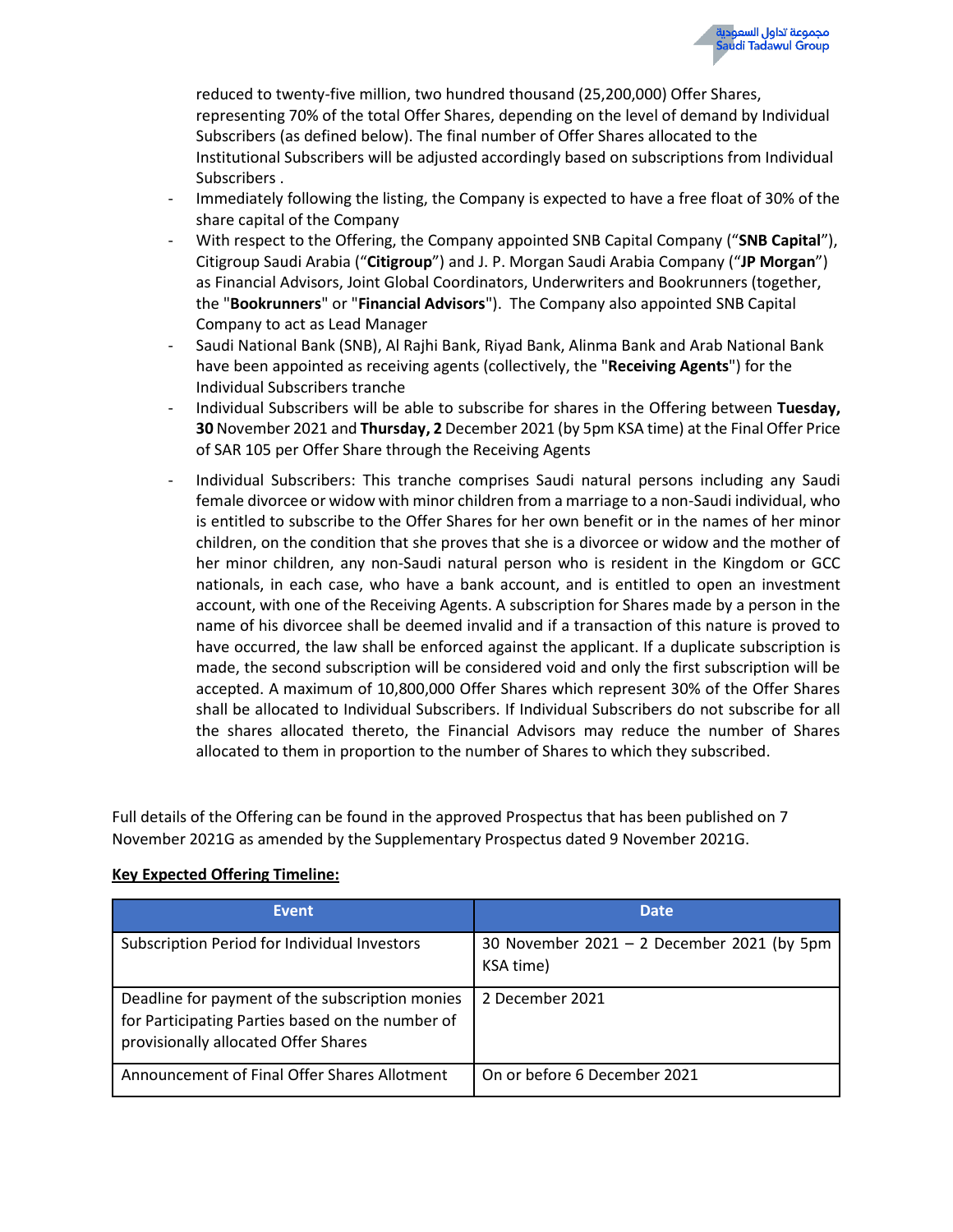| <b>Event</b>                                   | <b>Date</b>                                                                                                                                                                                                                  |  |
|------------------------------------------------|------------------------------------------------------------------------------------------------------------------------------------------------------------------------------------------------------------------------------|--|
| Refund of Excess Subscription Amounts (if any) | On or before 8 December 2021                                                                                                                                                                                                 |  |
| Expected Start Date of Trading in the Exchange | Trading of the Group's Shares in the Exchange is<br>expected to commence after all relevant<br>regulatory requirements are satisfied. Trading will<br>be announced through Saudi Exchange website<br>(www.saudiexchange.sa). |  |

For more information on the Prospectus and the Supplementary Prospectus, please visit the Capital Market Authority websit[e www.cma.org.sa](http://www.cma.org.sa/) , and Saudi Tadawul Group website on [https://tadawulgroup.sa](https://tadawulgroup.sa/)

#### **-ENDS -**

## **Contact details**

| Company                       | <b>Name</b>      | Email                                | Role                                                                                              |
|-------------------------------|------------------|--------------------------------------|---------------------------------------------------------------------------------------------------|
| <b>SNB Capital</b>            | Moaath Alangari  | SNBC.CM@alahlicapital.com            | Joint Global<br>Coordinator, Lead<br>Manager, Financial<br>Advisor, Bookrunner<br>and Underwriter |
| J.P. Morgan                   | Omar El Amine    | STG IPO@jpmorgan.com                 | Joint Global<br>٠<br>Coordinator, Financial<br>Advisor, Bookrunner<br>and Underwriter             |
| Citigroup                     | Majed Al Hassoun | STG.IPO@citi.com                     | Joint Global<br>٠<br>Coordinator, Financial<br>Advisor, Bookrunner<br>and Underwriter             |
| <b>Finsbury Glover Hering</b> | Aditi Mane       | SaudiTadawulGroupIPO-ME@finsbury.com | <b>Communication Advisor</b><br>(Media enguiries)                                                 |

## **Disclaimer**

The information contained in this announcement is for background purposes only and does not purport to be full or complete. No reliance may be placed by any person for any purpose on the information contained in this announcement or its accuracy, fairness or completeness. The information in this announcement is subject to change. Neither the Company nor the Financial Advisors or their respective affiliates undertake to provide the recipient of this announcement with any additional information, or to update this announcement or to correct any inaccuracies, and the distribution of this announcement shall not be deemed to be any form of commitment on the part of the Company or the Financial Advisors to proceed with the Offering or any transaction or arrangement referred to therein. The contents of this announcement are not to be construed as legal, financial or tax advice.

The distribution of this announcement may be restricted by law in certain jurisdictions and persons into whose possession any document or other information referred to herein should inform themselves about and observe any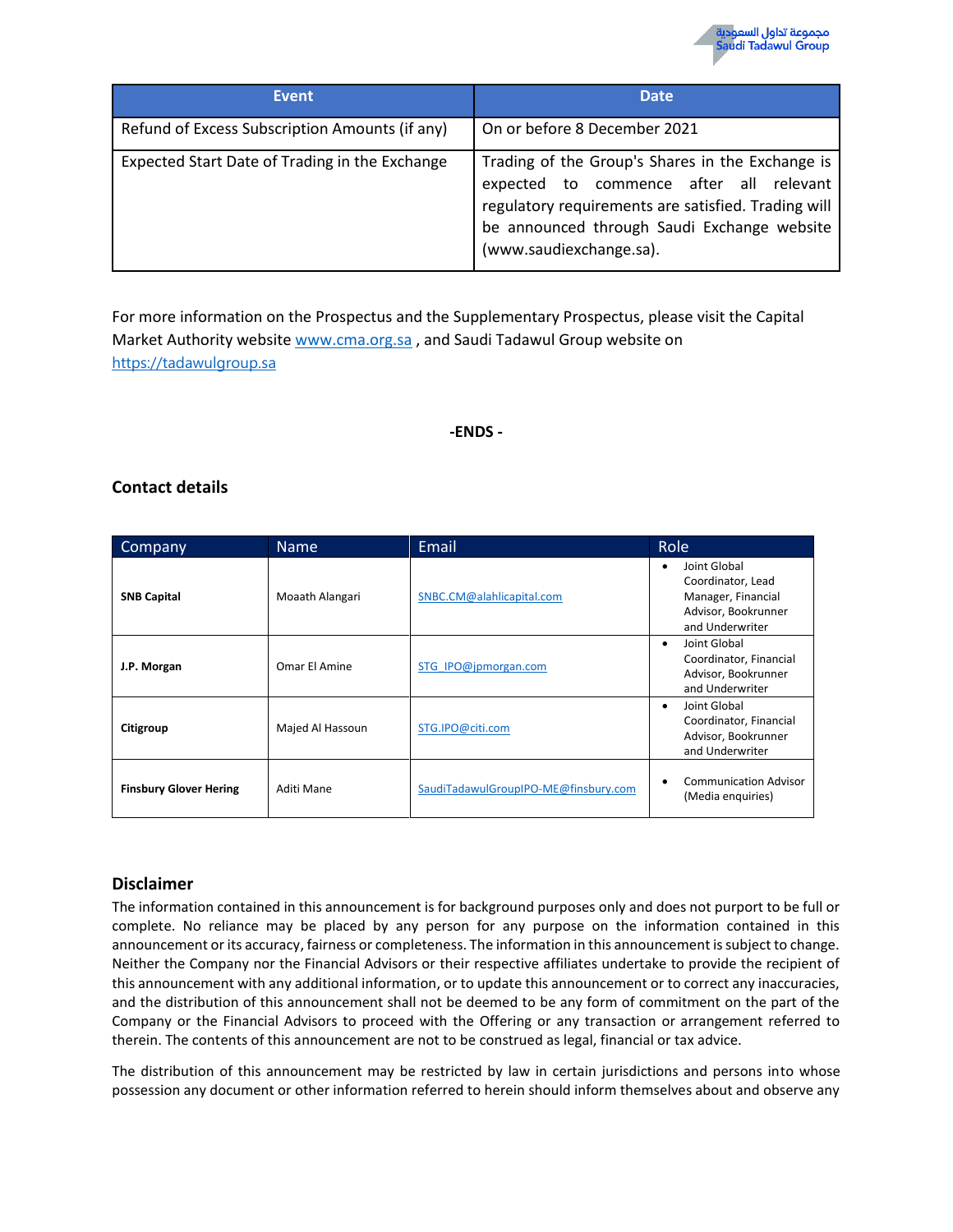such restriction. Any failure to comply with these restrictions may constitute a violation of the securities laws of any such jurisdiction.

This announcement is not an offer for the sale of securities of the Company, directly or indirectly, in or into the United States. The Offer Shares may not be offered or sold in the United States unless registered under the US Securities Act of 1933, as amended (the "**Securities Act**"), or offered in a transaction exempt from, or not subject to, the registration requirements of the Securities Act. The Company has not registered and does not intend to register any portion of the Offer Shares under the Securities Act or the laws of any state in the United States or to conduct a public offering of any securities in the United States. Copies of this announcement are not being, and may not be, distributed, forwarded or otherwise sent, directly or indirectly, in or into the United States.

This announcement does not contain or constitute an offer of, or the solicitation of an offer to buy, the Offer Shares to any person in the United States, Australia, Canada, South Africa or Japan or in any jurisdiction to whom or in which such offer or solicitation is unlawful. The offer and sale of the Offer Shares have not been and will not be registered under the applicable securities laws of Australia, Canada, South Africa or Japan. Subject to certain exceptions, the Offer Shares may not be offered or sold in Australia, Canada, South Africa or Japan or to, or for the account or benefit of, any national, resident or citizen of Australia, Canada, South Africa or Japan. There will be no public offer of the Offer Shares in the United States, Australia, Canada, South Africa or Japan.

In the European Economic Area (the "**EEA**"), this communication is only addressed to and directed at persons in member states of the EEA who are "qualified investors" within the meaning of Article 2(e) of Regulation (EU) 2017/1129 (as amended) ("Qualified Investors"). In the United Kingdom, this communication is only addressed to and directed at persons who are "qualified investors" within the meaning of Article 2(e) of Regulation (EU) 2017/1129 (as amended), which forms part of UK law by virtue of the European Union (Withdrawal) Act 2018, who are also: (i) persons having professional experience in matters relating to investments who fall within the definition of "investment professionals" in Article 19(5) of the Financial Services and Markets Act 2000 (Financial Promotion) Order 2005 (the "**Order**"); or (ii) high net worth entities falling within Article 49(2)(a) to (d) of the Order; or (iii) are other persons to whom it may otherwise lawfully be communicated (all such persons referred to in (i), (ii) and (iii) together being "**Relevant Persons**"). This communication must not be acted or relied on (i) in the United Kingdom, by persons who are not Relevant Persons and (ii) in any member state of the EEA by persons who are not Qualified Investors. Any investment activity to which this communication relates (i) in the United Kingdom is available only to, and may be engaged in only with, Relevant Persons; and (ii) in any member state of the EEA is available only to, and may be engaged only with, Qualified Investors.

This announcement is being distributed subject to the provisions of the Rules on the Offer of Securities and Continuing Obligations ("**OSCO Rules**") issued by the CMA, and should not result in any binding undertakings to acquire shares or subscribe in the Offering. This announcement is for information purposes only and under no circumstances shall constitute an offer or invitation, or form the basis for a decision, to invest in any securities of the Company. Neither this announcement nor anything contained herein shall form the basis of, or be relied upon in connection with, any offer or commitment whatsoever in any jurisdiction. Investors may only subscribe to the Offer Shares on the basis of the CMA approved Arabic language prospectus (and any supplementary prospectus in relation thereto) (the "**Local Prospectus**"). The information in this announcement is subject to change. In accordance with Article 33(d) of the OSCO Rules, copies of the Prospectus will, following publication, be available on the websites of the Company a[t www.tadawulgroup.sa,](http://www.tadawulgroup.sa/) the Saudi Exchange at [www.saudiexchange.sa,](http://www.saudiexchange.sa/) the CMA at [www.cma.org.sa](http://www.cma.org.sa/) and each of the Financial Advisors.

This announcement is not an offer document for the purposes of the OSCO Rules and should not be construed as such. The CMA and the Saudi Exchange do not take any responsibility for the contents of this announcement, do not make any representations as to its accuracy or completeness, and expressly disclaim any liability whatsoever for any loss arising from, or incurred in reliance upon, any part of this announcement.

The international offering circular prepared in connection with the Offering (the "**International Offering Circular**") is the sole legally binding document containing information about the Company and the Offering outside of Saudi Arabia. In the event of any discrepancy between this announcement and the Local Prospectus and/or the International Offering Circular, as the case may be, the Local Prospectus and/or the International Offering Circular will prevail.